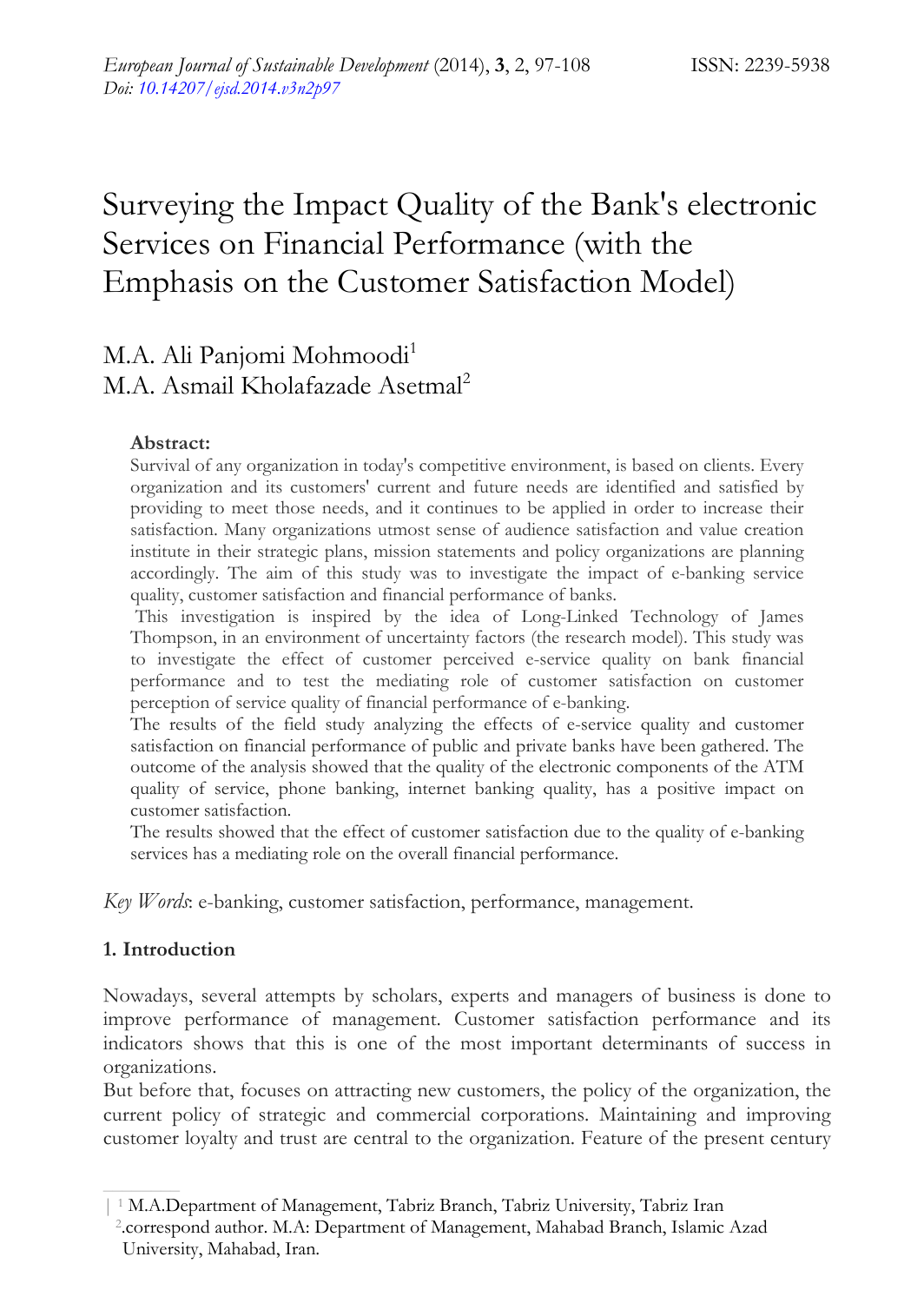is the miraculous technological development Community information and using it to improve the speed and quality of service. This development also affected the banking industry, causing the major changes that the industry ever had. This progress in the banking industry has caused significant changes in the entire economical and financial relations.

Rapid advances in the Information Technology industry, causes large changes in the forms of cash, money transfer systems, service delivery and also customer satisfaction in the banking sector. These changes have affected the financial performance of banks.

On the one hand, using the techniques of e-banking, the simplification of tasks and lower costs has increased the number of customers and thereby increased the level of management.

## **2. Statement of the problem**

Like other industries, in the banking industry, the purpose of a marketing plan is that customers can identify market needs, and services to the market, thereby increasing the value of customers being able to satisfy them. Various forms of e-banking services to customers by providing special equipment which can include branches based banking, electronic banking terminals based on sales, internet banking, banking-based fax, phone banking, ATM banking systems are based on the .

In most of the literature relating to banking technology is expressed preferences and perceived customer service quality, significant effect on the success of the bank. Market analysis based on customer needs; develop a system of services that consider the client's needs, taking into account the quality of service, including issues that this area is known.

## **3. Background research:**

Customer satisfaction is one of the fundamental goals of modern service firms (Jones and Sasser, 1995).This is to improve profitability through advertising, face to face and reduces advertising costs, will improve financial performance. (Reichheld1996; Yeung et al. 2002) Many studies of the relationship between customer satisfaction and financial performance have been approved, of which the following can be noted. (Wiele et al., 2002; Yeung et al., 2002; Anderson et al., 1994) (Ashiqullah, 2010)

"**Syed Mahmoud Ashiqllah**" (2010) in a study entitled "Relationship between quality auto service, customer satisfaction and financial performance of banks across Asia" examines the interaction of the three variables of e-service quality, customer satisfaction and financial performance is discussed. The main hypothesis of this study was:

1 - Automatic Quality of Service (ATM, phone banking, internet banking and special services) is associated with financial performance.

2 - Financial functionally linked with customer satisfaction.

The results showed that the electronic service quality (ATM .435, Telephone Banking .434, Internet banking .349 and .645 services are associated with financial performance. The results indicated that customer satisfaction is a factor of .597 at a significance level of less than .01 is associated with financial performance.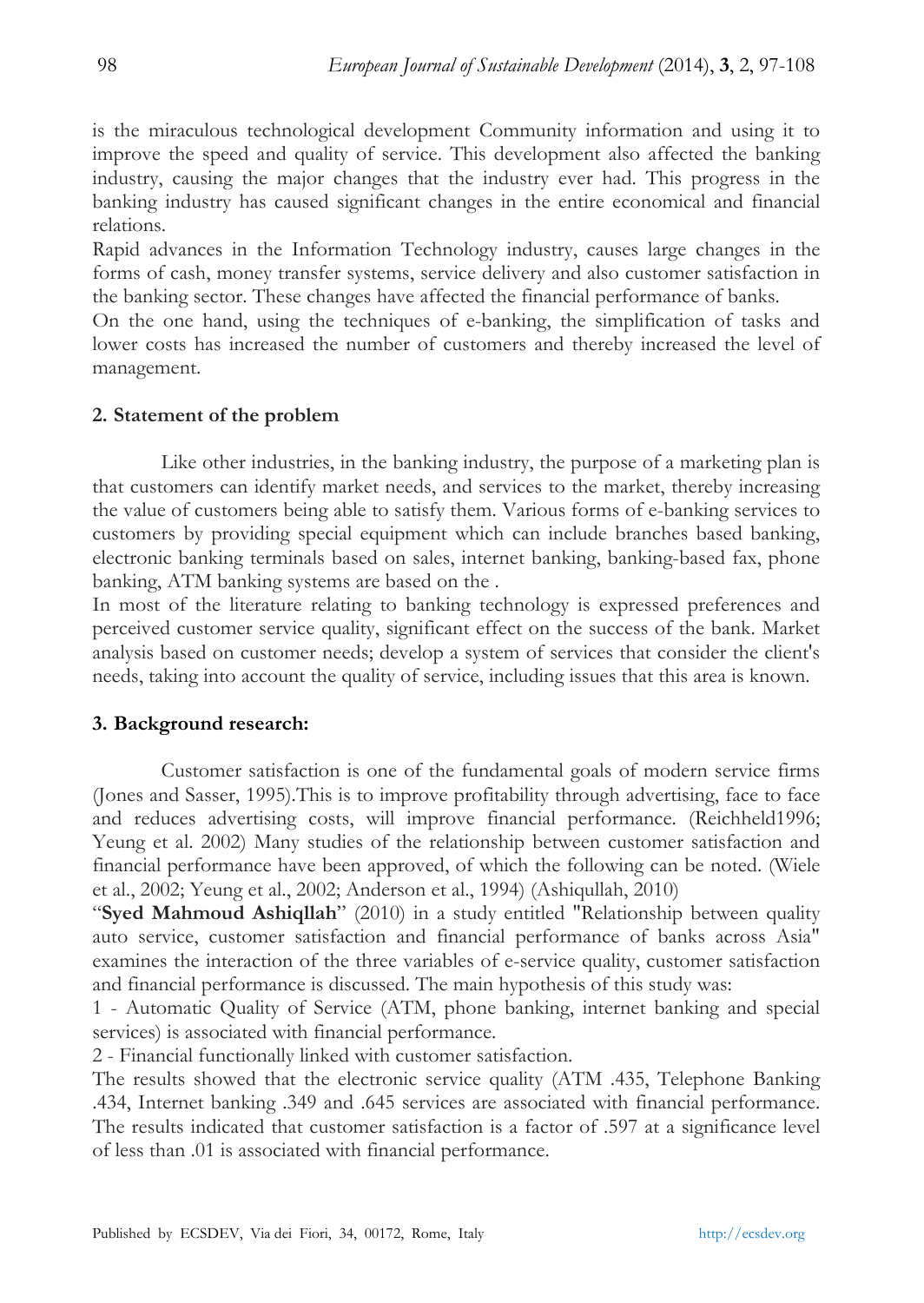Another study in 2009 by researchers named "**Alessandro Bruno Arbor and Bruno Busacca**" theme customer satisfaction in banking services as "customer satisfaction or non-satisfaction in retail banking: the effects of asymmetric functional features" that should have been done in Italy it is not empty of useful tips. This study examines the following aspects of customer satisfaction drivers. Functional quality (reliability, accuracy, security, speed), relationship quality (responsiveness, assurance, communication), facilities (24 hour service, Parking, ATMs), economic (interest rates, reasonable price, good quality price rate), tangibles (Bank of the physical space, decoration) and problem solving (how the complaints, the ability to avoid conflict)

The main hypothesis of this study is the fact that the functional aspects of customer satisfaction in retail banking nonlinear effects are significant. The results show that the performance of listed banks in. 60, changes in variable explain customer satisfaction.

"**Gregory R. Heim and M. George. Fields**" in 2007 in the United States have to do another study. The results showed that .89 of overall satisfaction and .94 of customer loyalty is explained by perceived e-service quality.

Despite the fact that e-banking in Iran has been raised in recent decades, some experimental studies in with significant results have been carried out . For example, we can mention the following research:

"The effects of electronic banking on the profitability of commercial banks" (**Goodarzi and Zybdy, 2008**), In this study, the results of measures taken by the country's commercial banks for the expansion of electronic banking and its effect on their profitability, is investigated in the form of an econometric model.

The model used in this study based on the theory of constructivism (SCP) and the return on total assets (ROA) as the dependent variable; Index of market concentration, bank size, number of every bank teller machines (ATM) and a dummy variable to joining Bank grab networks are defined as independent variables.

The results showed that an increase in the number of ATM machines in banks, had a positive impact on profitability. The Effect of net momentum has increased after joining the bank. Accordingly, we conclude that the development of electronic banking, has a significant positive effect on the profitability of commercial banks.

Another recent research in this field is titled "Developing and developed a model for measuring customer satisfaction in the banking industry and measuring customer satisfaction bank on it" (**Dyvandr&dlkhvah, 2005**), this study sought to identify the characteristics of some new measures of customers satisfaction. In this study, questionnaires were used to collect data.

This study, designed from a theoretical model, compared all indexes of the field conducted by other researchers and international experts of the banking systems. 5 main indicators were adopted to measure customer satisfaction. Main criteria for the study include the quality of services, cost of obtaining services, access to services, property services and management of customer complaints. Results of research hypotheses stated as is the satisfaction of our customers all the main five research are high. It is worth noting that the lowest customer satisfaction index was represented by the quality of services and the cost of obtaining services.

Also another study entitled "Perceptions of price and quality of private and public customers in behavioral decision" **(Hamdi, H. 2008)** has been conducted in this area.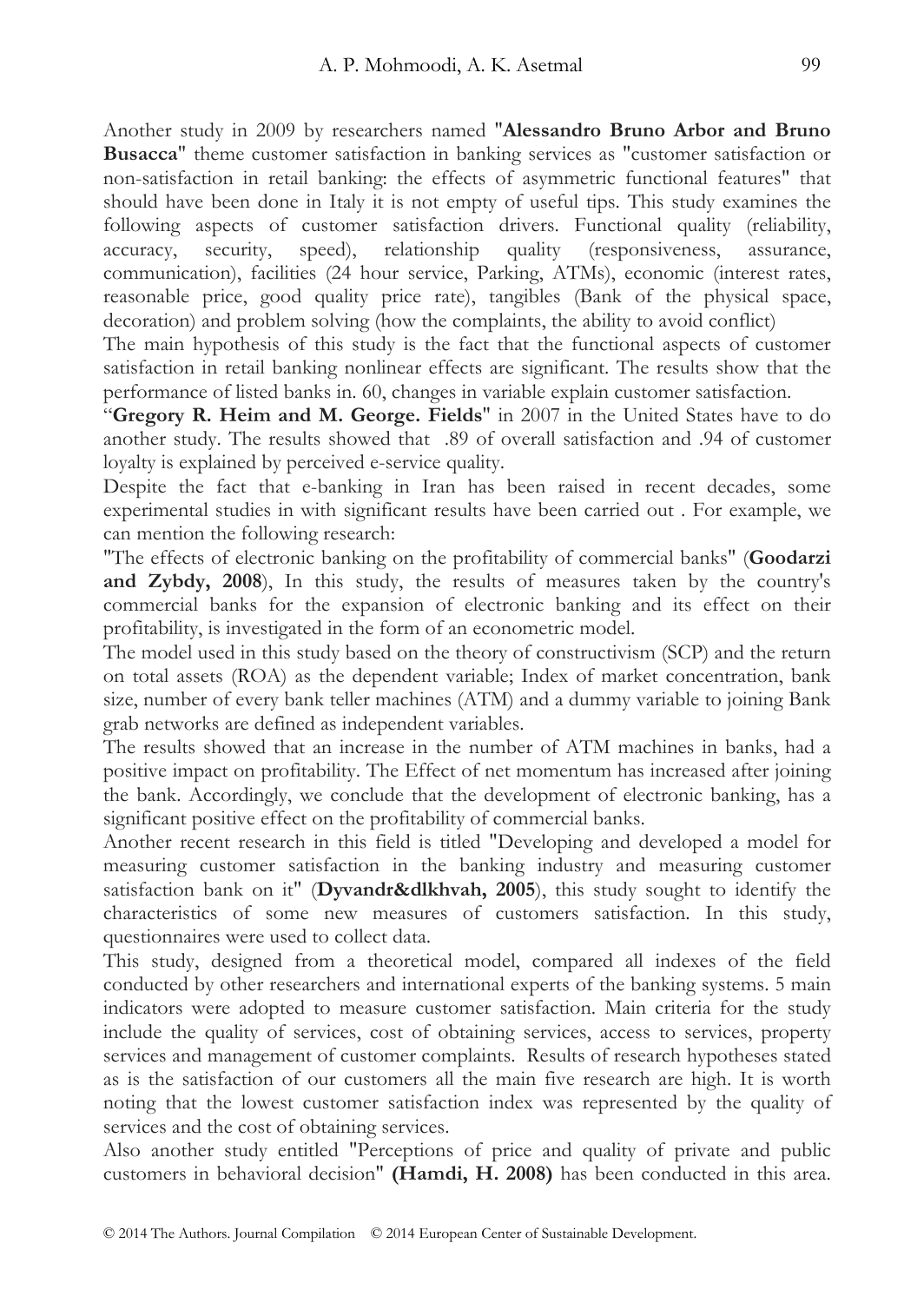This study has attempted to influence customers' perceptions of price and quality in behavioral decision be reviewed. 8 hypotheses proposed in this study the relationship between price, quality, customer satisfaction, customer behavior and decisions of expected value are studied.

The results showed that the price perceptions and the expected value of the customer perception of quality and customer satisfaction, the expected value of the customer and customer satisfaction, and customer satisfaction and customer behavioral decisions and most importantly the relationship between perceived price and customer decisions there is a direct, yet perceptions of perceptions of price, the more light will be on behavioral decisions.

## **4. Research model**

After a review of the field literature discussed above, such as customer satisfaction with e-service quality variables were selected on the Bank's financial performance. This variables include e-service quality (quality of automated teller machines, telephone banking, internet banking services, especially the price) is considered as an independent variable in the study. Banks and financial performance is the dependent variable of the study and Customer satisfaction with service quality and customer satisfaction has a mediating role. According to this explanation, the model is shown below.

Figure 1-1: a conceptual framework for research



This investigation is done in banks. On the other hand, due to the specialized nature of the subject and the need for accurate and complete information, not only the bank, but also its customers are considered as part of the target population. The study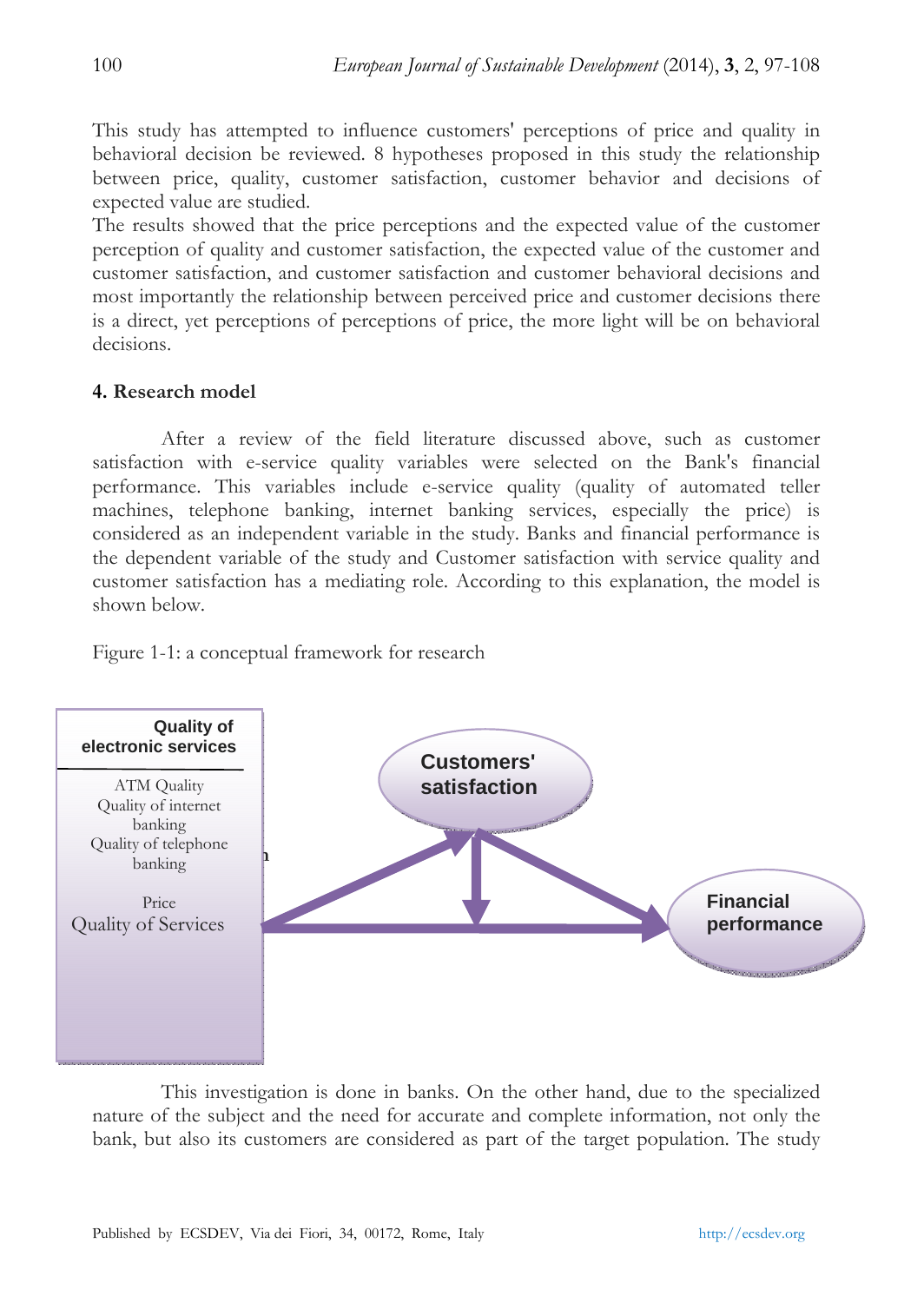sample has been selected from various customers of national banks, that organize their activities in the area of East Azarbaijan province.

Because of the qualitative variables, the number of the appropriate sample size for infinite population, in order ensure the correctness of the findings, the Cochrane formula is used in the following conditions:

*Formula 1-3: Cochran* 

$$
n = \frac{z(\frac{\alpha}{2})^2 p(1-p)}{\epsilon^2}
$$

n = number of samples analyzed

ε = accuracy (5%)

 $P =$  percentage of response homogeneity (50%)

 $Z =$  the normal distribution at a confidence level of  $\alpha$ -1 (96/1)

Significance  $\alpha$  = percent (5%)

By substituting these values in the formula we have:

$$
n = \frac{(1/96)^2 \times 9650 \times 9650}{965^2} = 384 / 16 \approx 384
$$

According to the above calculations, the sample size for the study was 384.

According to this study, the variables in the basic data needed to test the hypothesis of a questionnaire, and secondary data from the banks documentation and library information is collected. Audience questionnaire will be taken for every single customer.

## **4. Hypothesis**

According to the literature review and research hypotheses based on the following objectives are formulated.

1 - Improving the quality of electronic services will improve customers' satisfaction.

2 - Quality of electronic services will improve the financial performance of banks.

3 - The impact of customer satisfaction on financial performance of e-banking service quality has a mediating role.

## 4.1. Reliability and Validity Assessment Tool

Data collected in this study to determine the validity of face validity (symbol) was used. To this end, first initial questionnaire was prepared and placed in the hands of faculty experts to comment on the accuracy of their design, which offers them with minor changes in question, occurred. To estimate the reliability of the questionnaire on a pilot sample of 30 people, the Cornbrash's Alpha was used. The following shows the first and second questions are

highly correlated to each other are the high reliability of the questionnaire.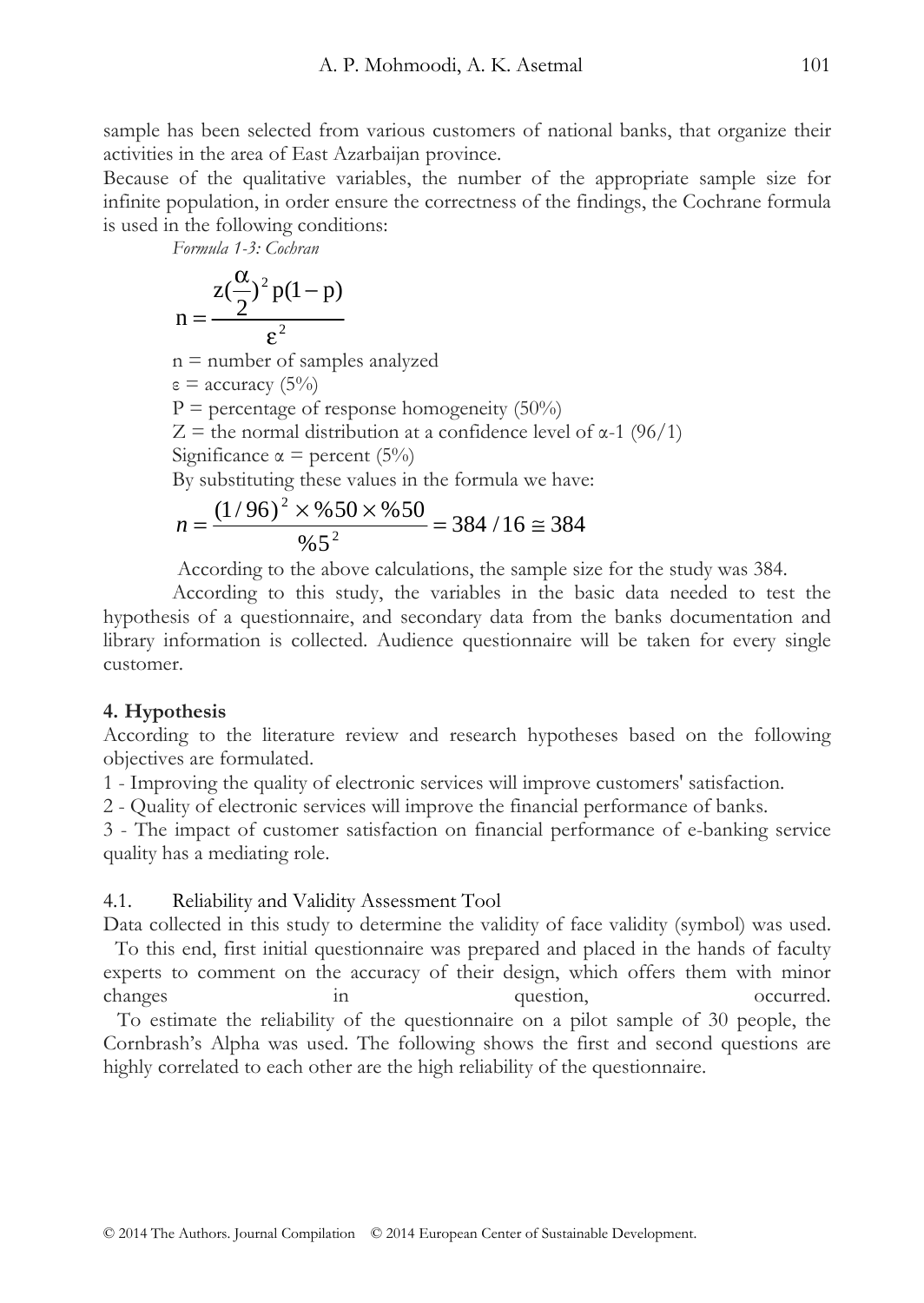| Variables                      | The coefficientalpha |
|--------------------------------|----------------------|
| Quality of electronic services | .863                 |
| Customer satisfaction          | .01                  |

Table 1-1 Cornbrash's alpha coefficients for each variable

Table 1-2 Cornbrash's alpha coefficients for total questionnaire

| Numbers question | Cornbrash's alpha |
|------------------|-------------------|
| າດ               |                   |

## **5. Hypothesis testing:**

Data in the study at three levels: 1) Univariate analysis, 2) a bivariate analysis, and3) multivariate analysis is performed. In the first part of the individual variables are examined, and the relationships between the mare considered. The indices of central tendency, dispersion and deviation from symmetry is calculated from the overall image of the sample is obtained. Thenthebivariateanalysis,therelativerankofavaluetypevariablethatisusedSpearman'srank correlation test. Finally, the third part of the four-stage multivariate regression analysis using EViews 6 software is used.

## **5.1.1 Electronic Service Quality**

 Electronic service quality as independent variable in this study was original. The eservice quality factors, such as the quality of the research, ATM, telephone banking, internet banking, and the price of services is defined. According to the results of quality electronic services to banks, having lots of moderate to moderately incline located.In addition to this, the absolute value of skewness, which is less than 0.5, is the test results: Due to the high level and low level Sig, the null hypothesis of equal means of electronic service quality with the 47 / 3 times the average of the amount of the claim cannot be denied and cannot be rejected. In other words, it can be stated that the average quality of electronic services for a population equivalent of 47/3 is.

## **5.1.2 Customer Satisfaction**

 In this survey of customer satisfaction based on overall customer satisfaction with the services of employees, as well as physical satisfaction, satisfaction, satisfaction with the process service fees and studied. It can be argued that the results of the descriptive statistics of the Bank of satisfied customers, moderate to relatively high there. According to statistics, the absolute deviation from the symmetry of the data, with customer satisfaction and normal distributions are symmetric(the absolute value of Skewness is less than $5/0$  is nearly zero).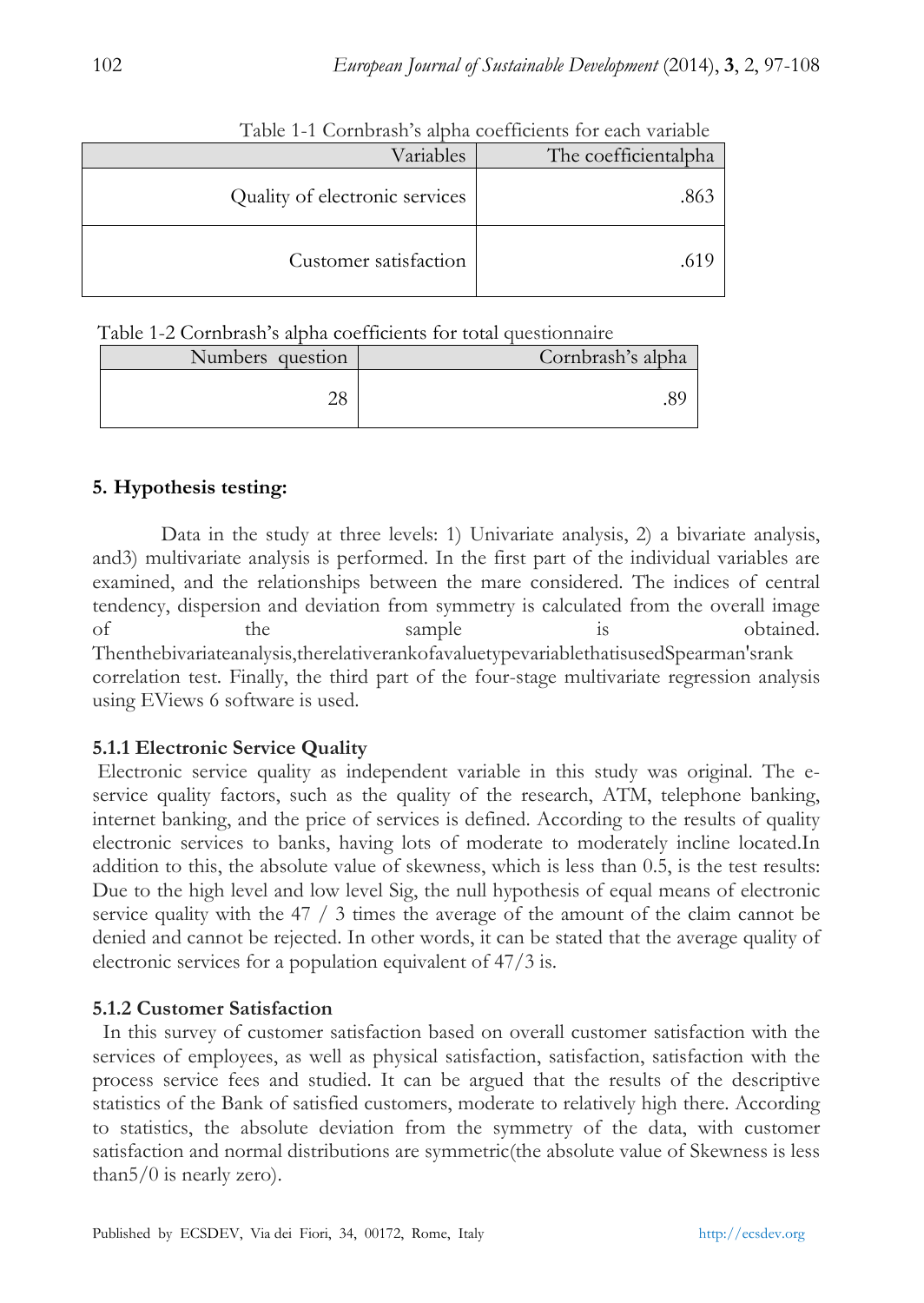One-Sample Test Results shows the upper and lower limits of the Sig, the null hypothesis of equality of mean customer satisfactionwith51/3cannot be denied, and the average of the claim, the amount cannot be rejected.

## **5.1.3 Financial Performance**

In this study to measure the financial performance of ROA and market share of deposits and granting loans consists of two components, was used. In Table 1,the valuesof these measures for banks and descriptive statistics of the amount of central tendency and dispersion statistics are presented.

| Row            | Bank     | Financial<br>Performance | Lending<br>facility | Deposits | Rate of return on asset |  |
|----------------|----------|--------------------------|---------------------|----------|-------------------------|--|
| $\mathbf{1}$   | Mele     | 12/61                    | 13/17               | 18/46    | 6/2                     |  |
| $\overline{2}$ | Saderat  | 13/54                    | 18/85               | 14/88    | 6/9                     |  |
| $\mathfrak{Z}$ | Melat    | 13/46                    | 16/75               | 16/84    | 6/8                     |  |
| $\overline{4}$ | Refah    | 4/87                     | 4/47                | 2/96     | 7/2                     |  |
| 5              | Saman    | 5/57                     | 3/23                | 3/4      | 10/1                    |  |
| 6              | Parseyan | 4/97                     | /93                 | 3/3      | $10/7$                  |  |
|                | Mean     | 9/14                     | 9/47                | 9/97     | 7/98                    |  |
|                | SD       | 4/04                     | 6/92                | 6/87     | 1/75                    |  |

Table1: Financial performance data

 The One-Sample Test results are presented in Table 1, shows the amount Sig, the null hypothesis of equality of mean financial performance with the 9.14 times the average of the amount of the claim cannot be denied and cannot be rejected. In other words, it can be stated that the average financial performance for the equivalent of 9.14 is.

## **5.2 Bivariate analyzes**

 We analyze the characteristics of the study population. Now we will analyze the relationships between pairs of variables. Given that, the independent variable and medium scale study, ordinal, and scale value of the dependent variable is a proportion, the Spearman correlation coefficient was used to analyze their relationships.

## **5.2.1 Service quality of e-banking**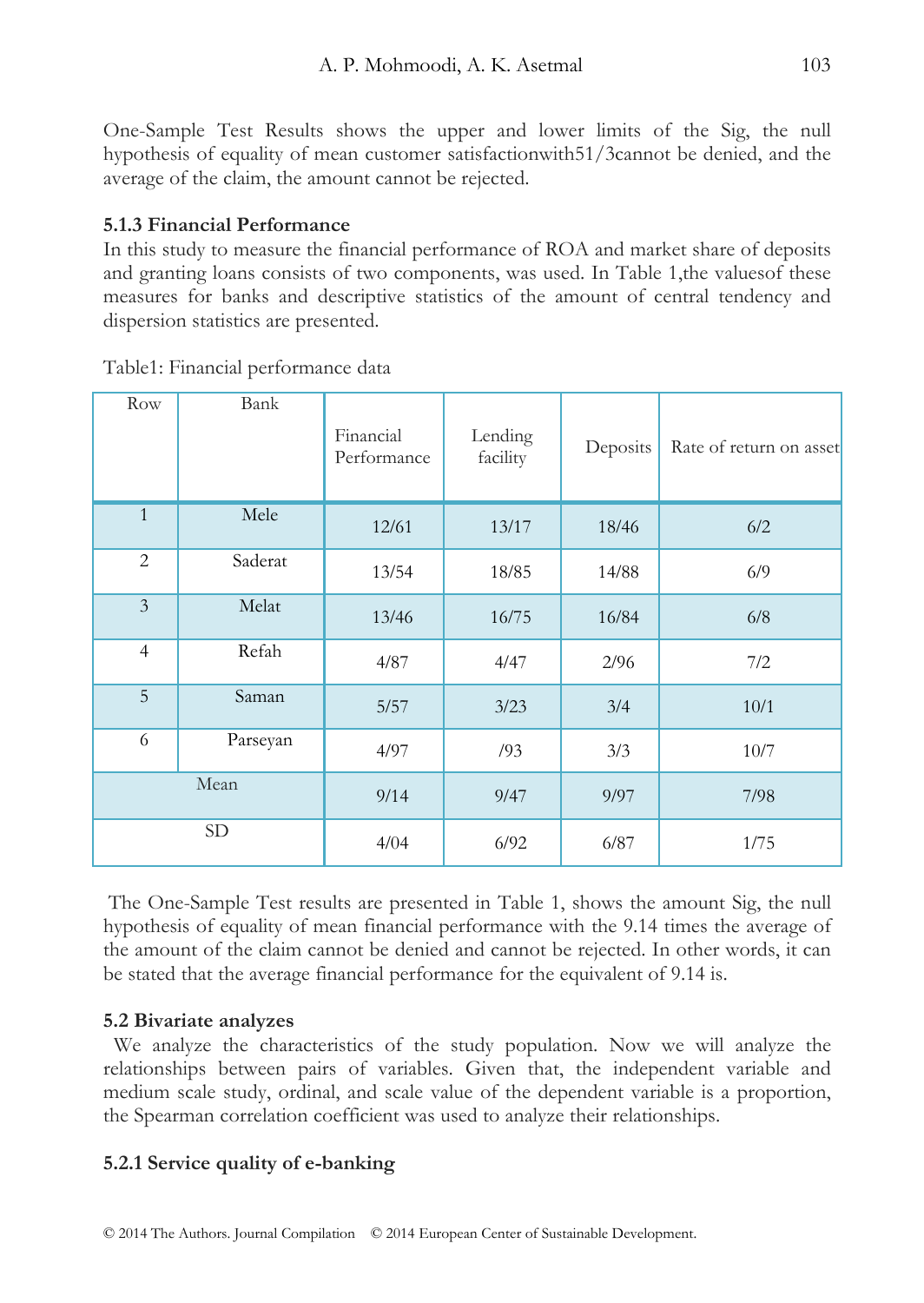Correlation analysis, a statistical tool for assessing the degree of relationship between two variables, the correlation between the severity and type of relationship (direct or inverse) shows, Coefficient between 1 and -1 and in the absence of a relationship between two variables is equal to zero.

Electronic service quality, customer perception of the quality of ATM quality performance, quality, phone banking, internet banking quality, and price and service quality is defined. Electronic service quality, customer satisfaction and financial performance in relation to the significance level of 0/01 confirmed and characterized. Significance level of 0.01 e-service quality, customer satisfaction and financial performance is positively related to average. In other words, one can say with 99% in the study population, with high e-service quality, customer satisfaction and financial performance are more mobile.

#### **5.2.2 Customer satisfaction and financial performance**

 Customer satisfaction as a mediating variable in the process impact of e-service quality on financial performance is effective. The results showed a correlation coefficient of .873 Sig amount equal to 0.000 for the relationship between customer satisfaction and financial performance, these figures indicate a strong positive correlation significant at 0.05 between these two variables. Therefore, as stated in a high level of customer satisfaction will lead to increased financial performance.

8.2.3 Multivariate analyzes

Once accepted research model, the estimated coefficient for each independent variable set, and then its effect on the dependent variable(financial performance) willbe examined.

With According to the level significance for, in above table is characterized by: «variable independent with mediating agent O, customer satisfaction in the meaningful level0.05, boasts positive impact a significant and on financial performance is the». To Phrase catalog others, with the attention to coefficients been calculated with the increase one unit invariable, service quality electronics with mediating agentO, customer satisfaction to the amount 1.24 unit on financial performance be increasing.

## **6. Test results hypothesis**

In this study, we sought to determine the effect of explanatory variables on financial performance. After that, the research hypotheses are tested using regression analyses. Table2 shows the Results of the research hypotheses to prove each of the tests performed during the multivariate analysis.

| Row | <b>Hypotheses</b>                                                             | Type<br>of test         | Result    |
|-----|-------------------------------------------------------------------------------|-------------------------|-----------|
|     | Quality of electronic services will improve customer satisfaction.            | The test<br>statistic F | Rejection |
|     | Electronic services will improve the quality of banks' financial performance. | The test                | Rejection |

**Table2:** The results of the research hypotheses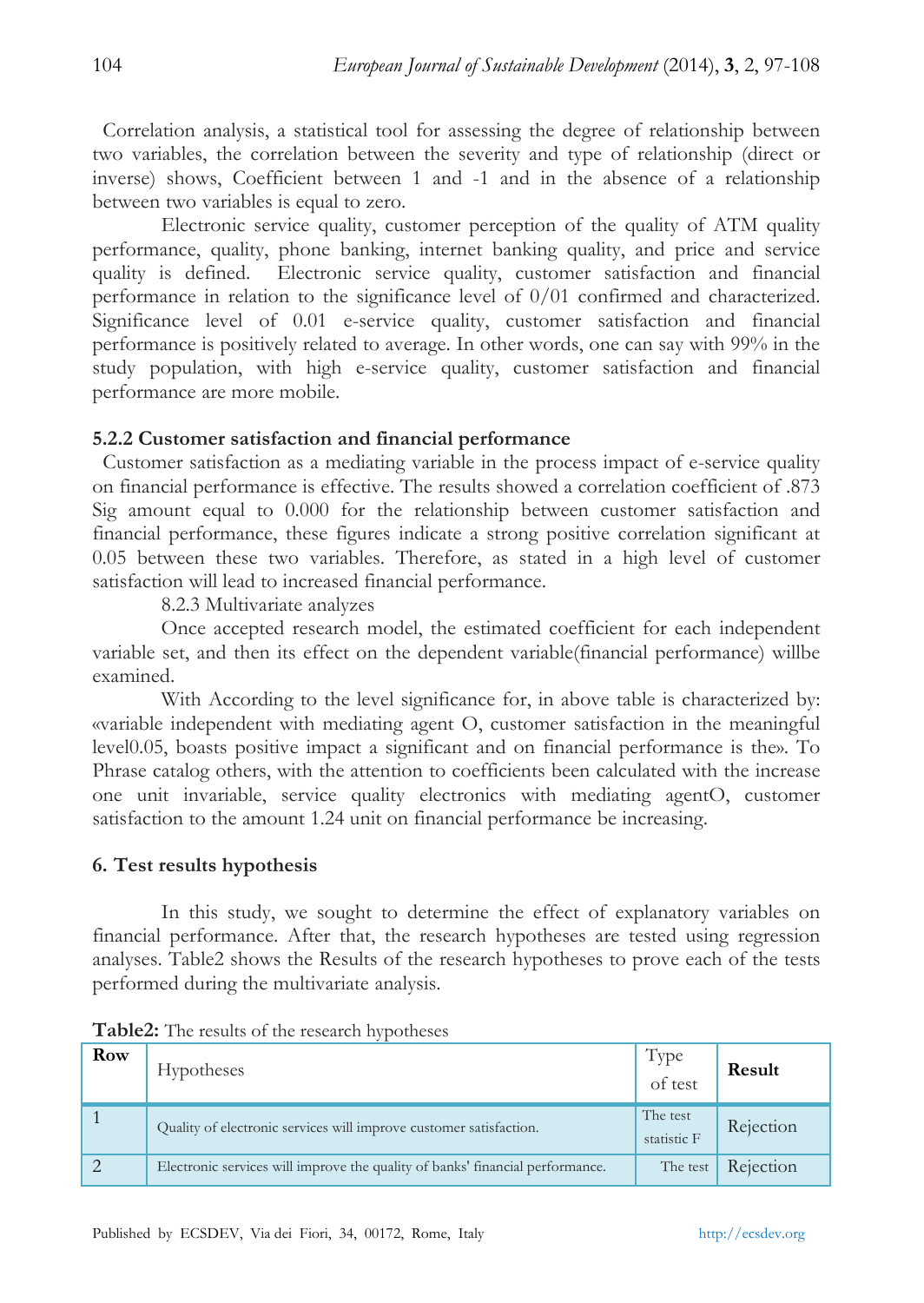|                                                                                                                     | statistic F |                    |
|---------------------------------------------------------------------------------------------------------------------|-------------|--------------------|
| The impact of e-service quality, customer satisfaction has a mediating role in the<br>bank's financial performance. | statistic F | The test Rejection |

Important findings of research

The main findings of the study based on univariate analysis, bivariate analyzes and multivariate analyzes were carried out in four chapters include:

1. Electronic service quality in banks surveyed medium and medium high.

2. Satisfaction survey created by banks is moderate to moderately high.

3. The average rate of return on assets, deposits and loans granted by the Bank of respectively 7.98 percent, 9.97% and 9.47 percent. Thee-service quality, customer satisfaction and financial performance, there is a positive correlation between averages.

4. The results indicate a strong and positive relationship between customer satisfaction and financial performance.

5. Multivariate analysis revealed thatapproximately40% of the change in customer satisfaction, service quality electronics can be explained by the changes.

6. The results showed that about 40% of the changes in the financial performance of banks under study are explained by changes in e-service quality.

## **7. Analysis of the results and conclusions**

In this section the results of the research analyzed in this research are discussed. Hypothesis 1) E-service quality has an impact on customer satisfaction.

As the first step of the regression model (based on the statistic F) is confirmed. To the above hypothesis can be expressed this way: With0.95E-service quality has an impact on customer satisfaction. The issues raisedbythisapproachandfindings"HalvlandJuanMishanJohnStewart"(2004) and "Mohammed Alhvary and Tony Ward"(2006) are consistent.

The analysis of the results obtained, it can be said to customers today expect to do one of the key components of consent is perceived. The analysis result can argue that today's customers expect to get things done on time and the consent of the most important components of perceived. Given that the electronic services provided, and the amount of time waiting for things to decrease, this could be one of the factors that attract and increase customer satisfaction. In addition to this, factors such as the affairs and finances of the home cost of material and spiritual(mind the absence of the external environment), new activities and satisfactions of being a new experience to be business leads and increase customer satisfaction.

Hypothesis 2) E-service quality has an impact on the financial performance of banks. Approval of the model in the first stage regression F-statistic based on the aboveassumptioncanbeexpressedas95/0 confidence in e-service quality has an impact on the financial performance of banks. The issues raised by this approach and findings Fvrtl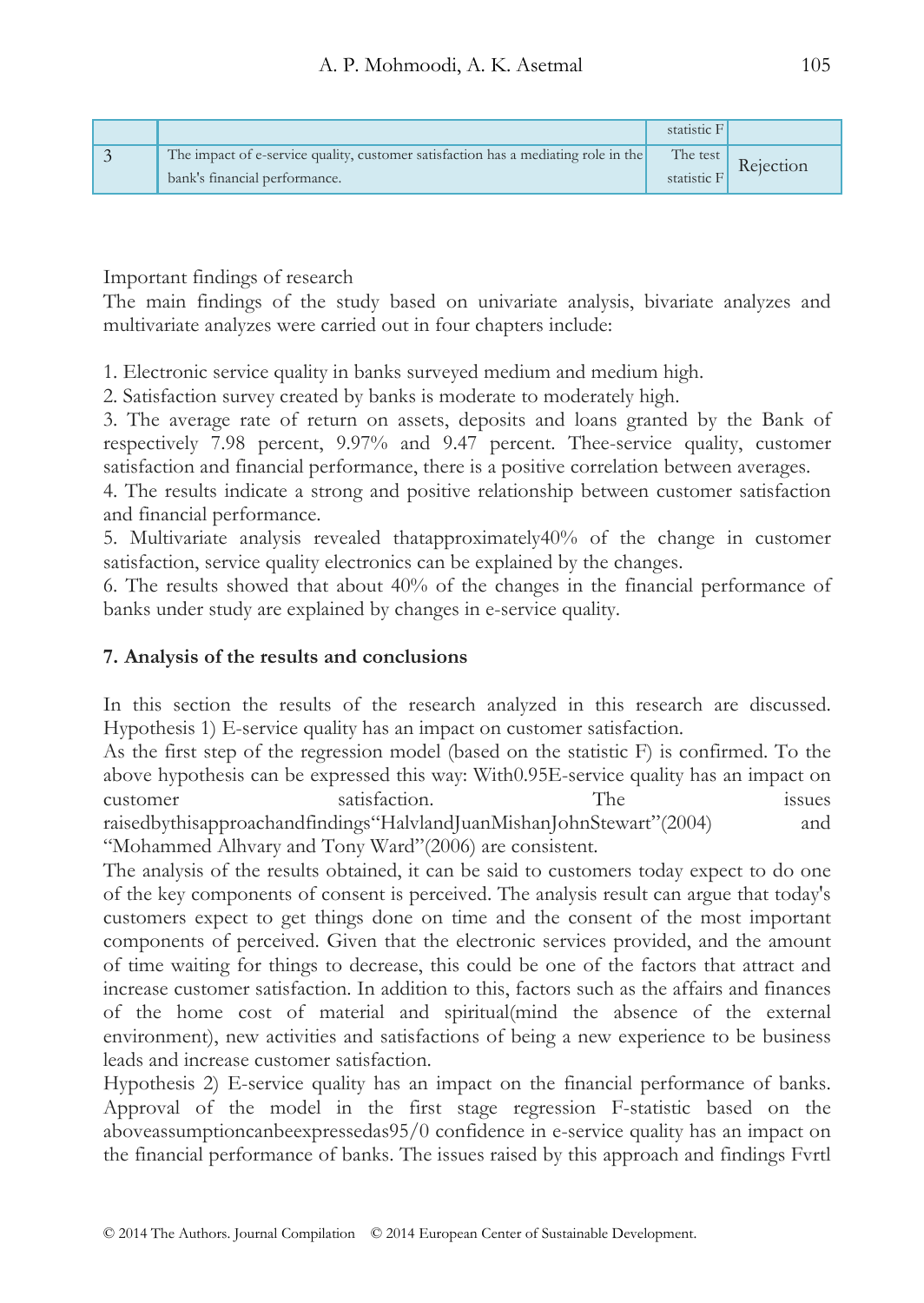Goudarzi, Zybdy(2008) and John Stuart Mishan(2004) and also consistent with the findings of M.Alhvary and Tony Ward(2006) is not consistent.

In relation to financial performance and its influencing factors has been a lot of research. In this regard, one of the identified factors related to innovation. Given that e-service, a new arena in the banking industry of Iran, Perhaps the novelty of e-services, most of its impact on financial performance, he said.

On the other hand, the issue of recognition of the bank, the bank increased interaction with customers through telephone banking, ATMs and the Internet can attract potential clients or virtual market, the impact of electronic services for the financial performance, he said.

The rise of e-service quality, customer satisfaction, and create a positive mindset towards the bank can attract potential customers and earn revenue from these channels effectively and improve financial performance.

Hypothesis 3) E-service quality, customer satisfaction impacts the financial performance of the bank's intermediary role.

The test statistic for this variable in the regression analysis is equal to 1.24, the fourth step in the regression model was significant at 0.05 is verifiable, the impact of e-service quality, customer satisfaction and improved financial performance of banks. This finding what cycle approach to customer service quality, customer satisfaction and quality and benefits of ethnic Saffari Halvl Mishan and research by John Stewart (2004) and the findings Muhammad Alhvary and Tony Ward (2007) suggests is aligned.

Perhaps this is the result of the improved financial performance of banks is a service that is customer satisfaction. No one in no doubt that a satisfied customer is a repeat of their interactions can be considered as the most important source of income for an institution. A satisfied customer can also increase the frequency of their interactions, and by recruiting others into the institution, and to acquaint them with the institution, the institution of financial performance of impact on society.

## **8. Research proposals**

The results of the explanatory variables of electronic service quality and customer satisfaction in banks' financial performance is discussed.

In this section, the results obtained in the three sectors are analyzed, in connection with the issue, we will try to provide practical suggestions dedicated to the banking sector:

- Increase the number and the proper functioning of ATMs by banks.
- Create appropriate tools, by the banks, for online transactions and advertising programs to promote public confidence in this type of interaction.
- implement appropriate programs in order to achieve and increase customer satisfaction.
- More investments to improve the quality of electronic services.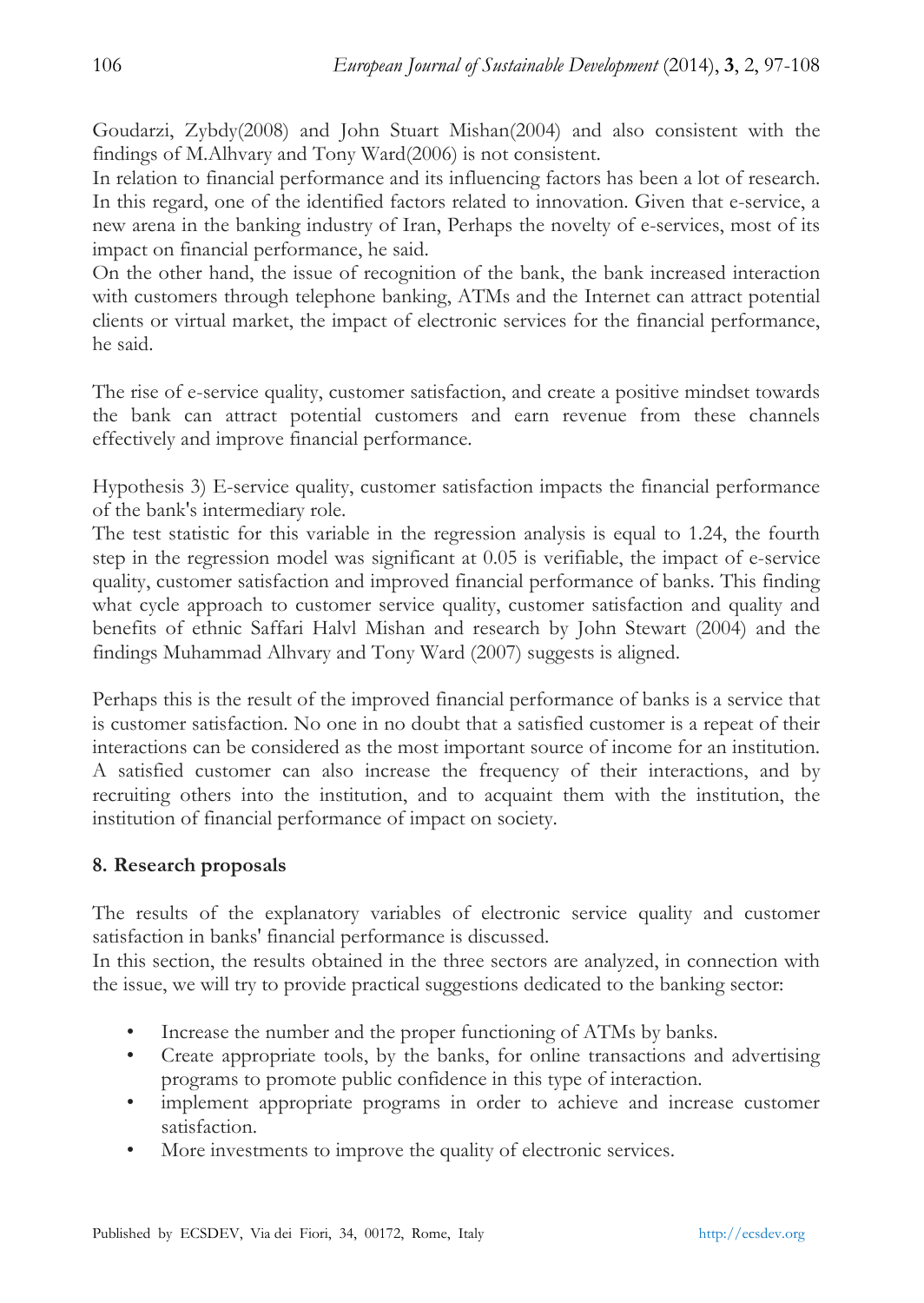- Establish appropriate infrastructure and platforms to improve the quality of egovernment services.
- Improve Legislation and regulations related to electronic services.
- Deliver information and services related to the security of e-banking .

#### **References:**

- Aldlaigan, A. and Buttle, A. (2002), "SYSTRA-SQ: a new measure of banks service quality", International Journal of Service Industry Management.
- Alessandro Arbore & Bruno Busacca. (2009) "Customer satisfaction and dissatisfaction in retail banking: Exploring the asymmetric impact of attribute performances" Journal of Retailing and Consumer Services 16.
- Al-Hawari, Mohammed and Ward, Tony.(2006). " The effect of automated service quality on Australian banks' financial performance and the mediating role of customer satisfaction.
- AlvanS..M. and Gable, AS. 2001, administrative and social terms, bottlenecks and the solution Tehran, Journal of Management Development, No. 10, pp. 19-9.
- Alvani, SM. 2001, New Horizons of Public Administration Tehran, Public Administration Quarterly.No. 50.
- Bahia Kamilia&NantelJacques(2000) "A reliable and valid measurement scale for the perceived service quality of banks", International Journal of Bank Marketing.
- Buttle, Francis (1996) "SERVQUAL: review, critique, research agenda", European Journal of Marketing.
- Dirt, G., 1999, Research Methods in Management, Tehran, Tehran University Business School Press.249 p.
- Dslr, Gary, 1994. Fundamentals of Human Resource Management.Second edition, translated by Ali Persians and Arabs, Tehran, publishing and cultural studies.P 145.
- Eslami, AR. 1993. Management theories. Tehran, Mahan published. Page 356.
- Faqih, and intelligent person Abul Hassan, 1980, Bureaucracy and Development in India (a historical perspective - adaptive) in Tehran. The publication.Page 62.
- Favorite Band, A. 2003. General Manager, Tehran. Psychology Press, pp. 157-121.
- FeghhiFarahmand, Nasser 2001, Executive Leadership Process, Islamic Azad University, Tabriz Branch, Iran, pp 2-23. FeghhiFarahmand, Nasser 2003, Permanent Leadership of Organization, First edition, Frouzesh Publication, Tabriz, Iran, pp19-32.
- FeghhiFarahmand, Nasser 2003, Strategic Structure of Organization Leadership Process, Fourth edition, Islamic Azad University, Tabriz Branch, Iran, pp 10-15.
- FeghhiFarahmand, Nasser 2005, Strategic Leadership of Organization, First edition, Frouzesh Publication, Tabriz, Iran, pp 19-104.
- FeghhiFarahmand, Nasser 2009, Organization Strategic Plan compilation, First edition, Frouzesh Publication, Tabriz, Iran, pp 19-21.
- Feghhifarahmand, Nasser 2011, Active and Dynamic Leadership of Organization, Second edition, Frouzesh Publication, Tabriz, Iran, pp 87-292.
- FeghhiFarahmand, Nasser 2011a, Technology Leadership of Organization, Second edition, Frouzesh Publication, Tabriz, Iran, pp 11-18.
- Gregory R. Heim And Joy M. Field.(2007)," Process drivers of e-service quality: Analysis of data from an online rating site" Journal of Operations Management.